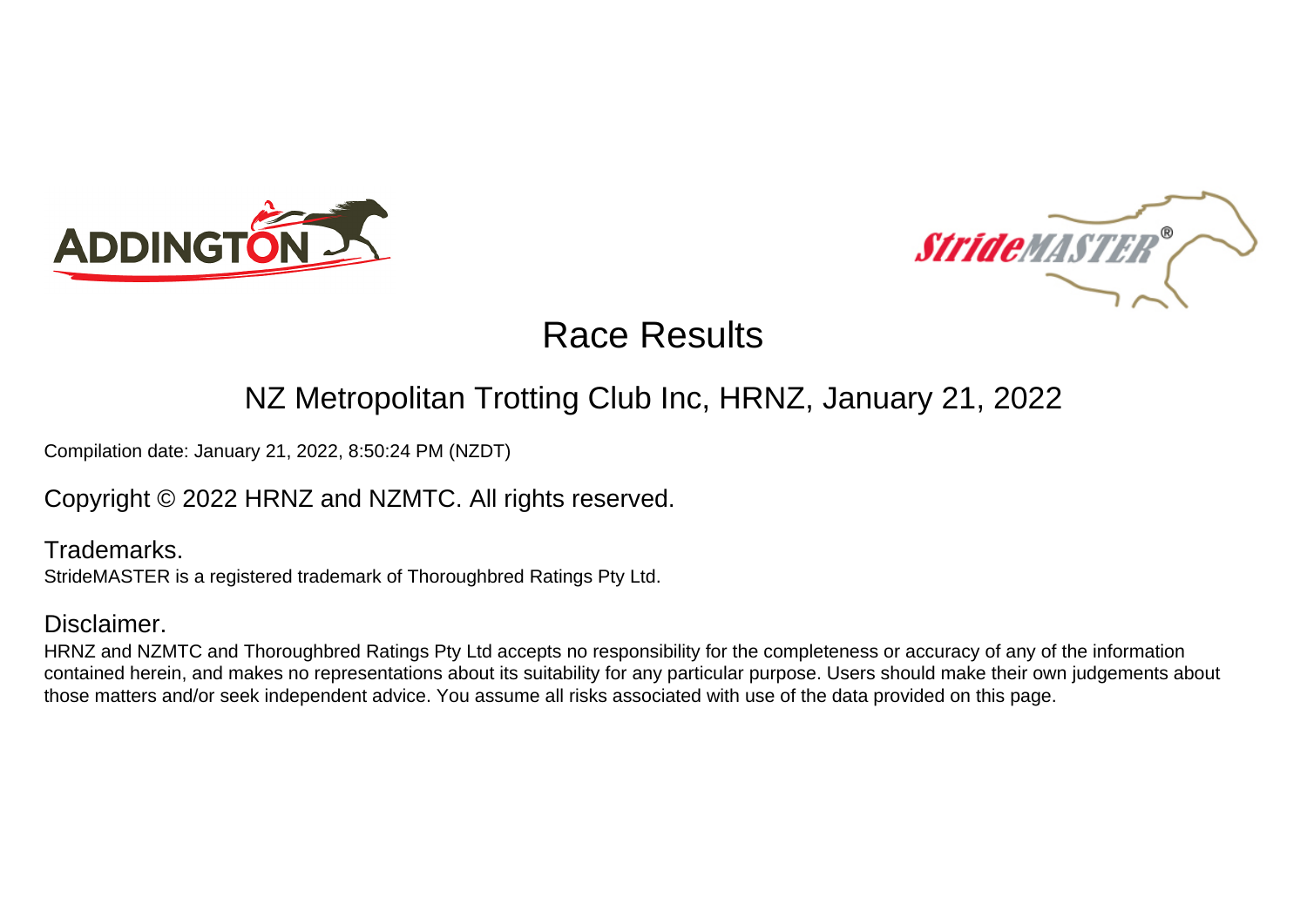



### January 21, 2022, Race 8, FAULKS INVESTMENT MOBILE PACE, Distance 1980m, Addington - Survey 1980m

|     | Result TAB no. | Horse (Barrier)              | 1980 to | 1800m to | 1600m to | 1400m to | 1200m to | 1000m to | 800m to | 600 <sub>m</sub> to | 400m to | 200 <sub>m</sub> to | <b>Total or</b> | Margin |
|-----|----------------|------------------------------|---------|----------|----------|----------|----------|----------|---------|---------------------|---------|---------------------|-----------------|--------|
| 1st |                | Azor Ahai (5)                | 1800m   | 1600m    | 1400m    | 1200m    | 1000m    | 800m     | 600m    | 400m                | 200m    | <b>WP</b>           | Average         |        |
|     |                | Position in running (margin) | -       | 1(0.0)   | 2(1.7)   | 2(2.1)   | 2(1.6)   | 2(2.2)   | 2(1.5)  | 2(1.7)              | 2(1.0)  | 2(0.9)              |                 | 0.00   |
|     |                | Sectional time (s)           | 11.66   | 14.47    | 14.92    | 14.91    | 15.29    | 14.77    | 13.97   | 14.34               | 14.49   | 14.18               |                 |        |
|     |                | Cumulative time (s)          | 143.00  | 131.34   | 116.87   | 101.95   | 87.04    | 71.75    | 56.98   | 43.01               | 28.67   | 14.18               | 2:23.00         |        |
|     |                | Speed (m/s)                  | 15.44   | 13.82    | 13.40    | 13.41    | 13.08    | 13.54    | 14.32   | 13.95               | 13.80   | 14.10               | 13.85           |        |
|     |                | Stride length (m)            | 6.28    | 6.15     | 6.07     | 6.12     | 6.04     | 6.01     | 6.30    | 6.16                | 6.07    | 6.04                | 6.12            |        |
|     |                | Stride duration (s)          | 0.406   | 0.445    | 0.453    | 0.456    | 0.462    | 0.444    | 0.440   | 0.441               | 0.440   | 0.429               | 0.442           |        |
|     |                | Stride efficiency (%)        | 61.55   | 59.13    | 57.55    | 58.60    | 56.98    | 56.46    | 62.04   | 59.22               | 57.58   | 57.07               | 58.55           |        |
|     |                | Stride count                 | 28.68   | 32.51    | 32.96    | 32.66    | 33.12    | 33.27    | 31.74   | 32.49               | 32.95   | 33.09               | 323.47          |        |







Stride duration







Speed 20 m/sec



Note: Horizontal distance axis grid lines are 200m furlongs.

Disclaimer.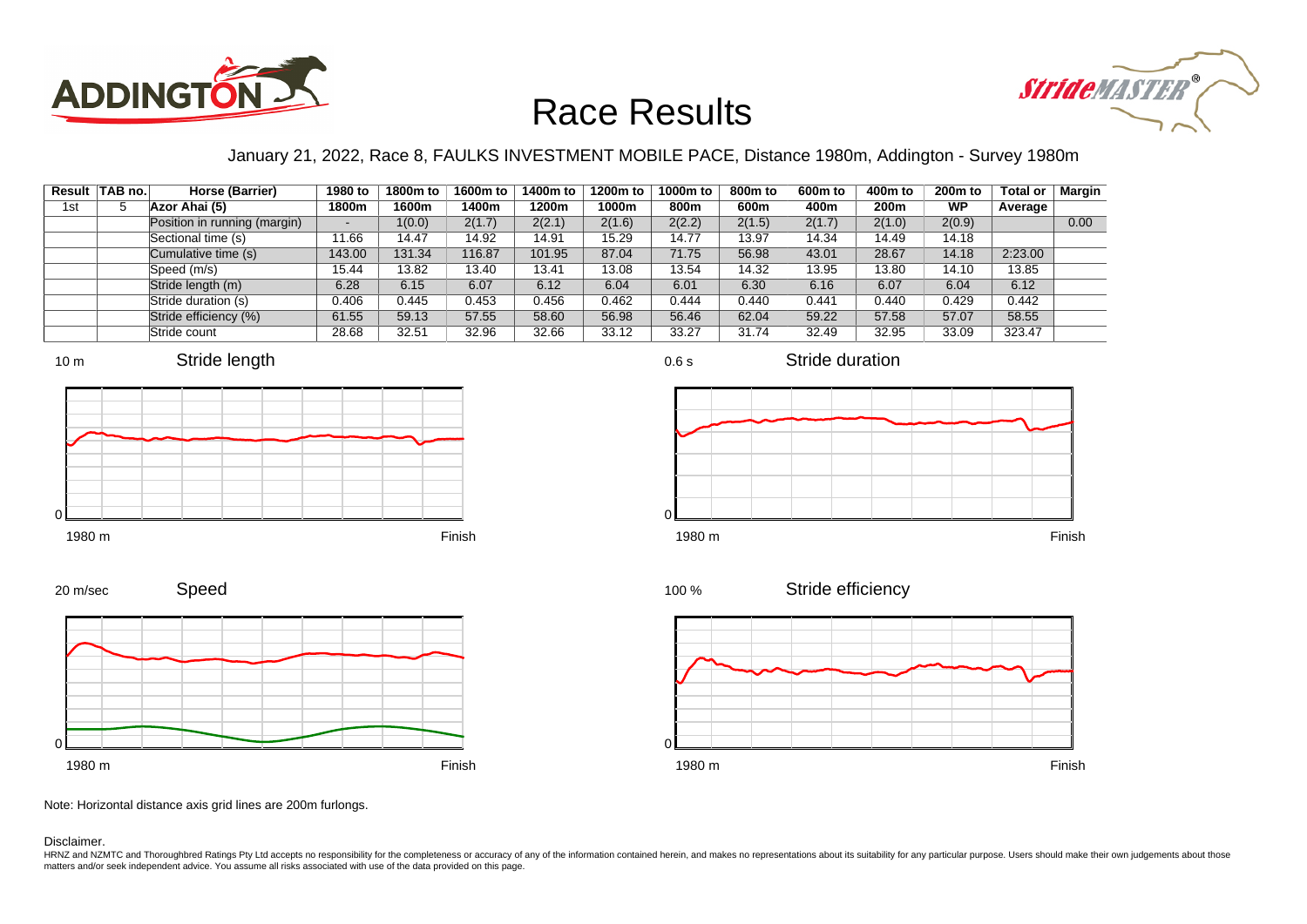



### January 21, 2022, Race 8, FAULKS INVESTMENT MOBILE PACE, Distance 1980m, Addington - Survey 1980m

|                 | Result   TAB no. | Horse (Barrier)              | 1980 to                  | 1800m to | 1600m to | 1400m to | 1200m to | 1000m to | 800m to | 600 <sub>m</sub> to | 400m to          | 200 <sub>m</sub> to | <b>Total or</b> | Margin |
|-----------------|------------------|------------------------------|--------------------------|----------|----------|----------|----------|----------|---------|---------------------|------------------|---------------------|-----------------|--------|
| 2 <sub>nd</sub> |                  | <b>Classy Dancer (2)</b>     | 1800m                    | 1600m    | 1400m    | 1200m    | 1000m    | 800m     | 600m    | 400m                | 200 <sub>m</sub> | <b>WP</b>           | Average         |        |
|                 |                  | Position in running (margin) | $\overline{\phantom{a}}$ | 3(1.7)   | 3(3.8)   | 3(4.3)   | 3(4.0)   | 3(4.5)   | 3(3.5)  | 4(3.8)              | 4(3.6)           | 4(1.7)              |                 | 2.30   |
|                 |                  | Sectional time (s)           | 12.11                    | 14.54    | 14.94    | 14.94    | 15.26    | 14.73    | 13.99   | 14.40               | 14.21            | 14.30               |                 |        |
|                 |                  | Cumulative time (s)          | 143.42                   | 131.31   | 116.77   | 101.83   | 86.89    | 71.63    | 56.90   | 42.91               | 28.51            | 14.30               | 2:23.42         |        |
|                 |                  | Speed (m/s)                  | 14.86                    | 13.76    | 13.39    | 13.39    | 13.11    | 13.58    | 14.30   | 13.89               | 14.07            | 13.99               | 13.81           |        |
|                 |                  | Stride length (m)            | 6.82                     | 6.64     | 6.55     | 6.61     | 6.54     | 6.51     | 6.84    | 6.67                | 6.40             | 6.61                | 6.62            |        |
|                 |                  | Stride duration (s)          | 0.447                    | 0.483    | 0.489    | 0.494    | 0.499    | 0.479    | 0.479   | 0.481               | 0.455            | 0.473               | 0.479           |        |
|                 |                  | Stride efficiency (%)        | 72.59                    | 68.98    | 67.07    | 68.22    | 66.78    | 66.23    | 73.17   | 69.62               | 64.09            | 68.23               | 68.38           |        |
|                 |                  | Stride count                 | 26.41                    | 30.10    | 30.53    | 30.27    | 30.59    | 30.72    | 29.23   | 29.96               | 31.23            | 30.27               | 299.31          |        |











0.6 s

Stride duration



Stride efficiency 100 %



Note: Horizontal distance axis grid lines are 200m furlongs.

#### Disclaimer.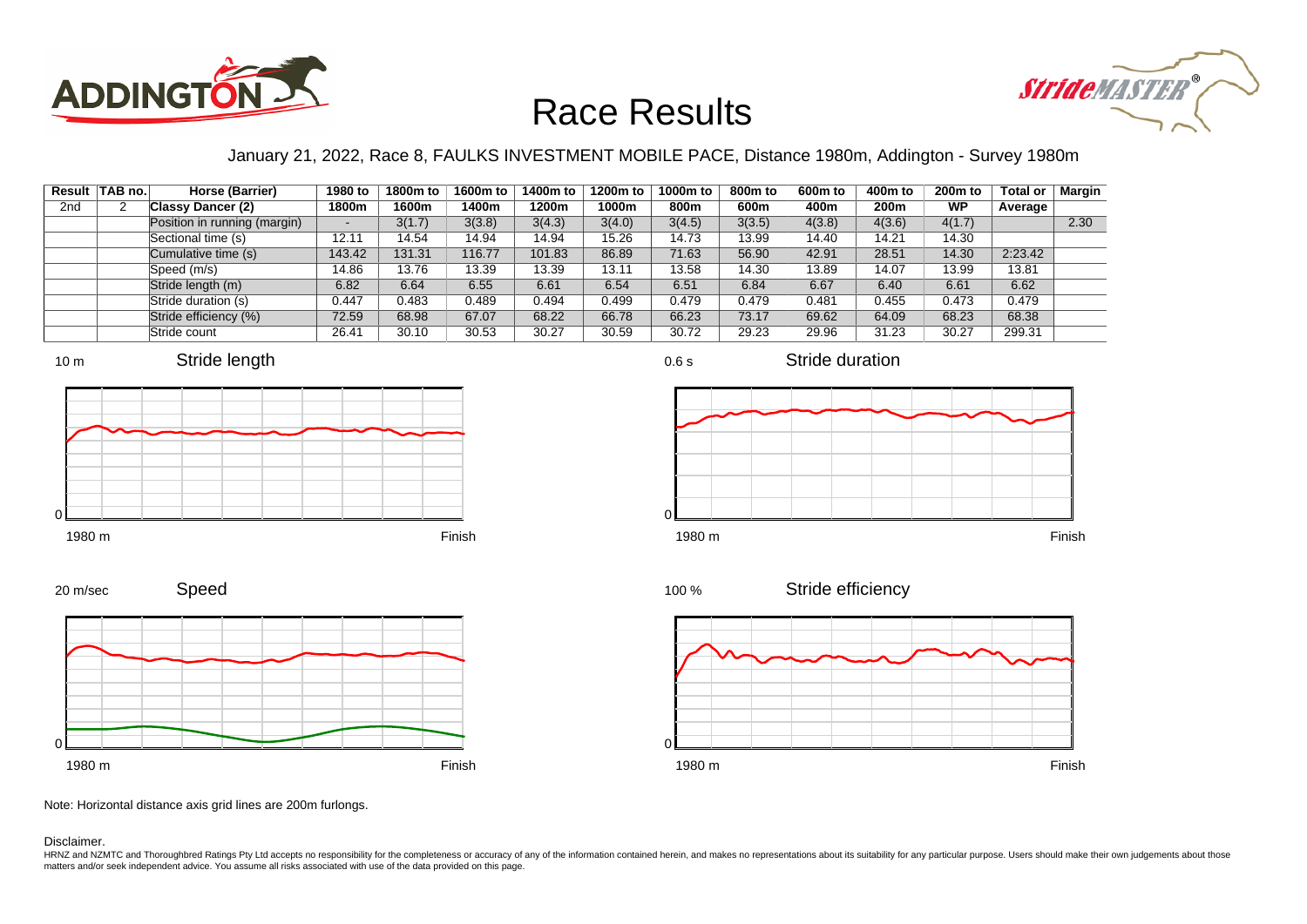



### January 21, 2022, Race 8, FAULKS INVESTMENT MOBILE PACE, Distance 1980m, Addington - Survey 1980m

|     | Result TAB no. | Horse (Barrier)              | 1980 to | 1800m to | 1600m to | 1400m to | 1200m to | 1000m to | 800m to | 600 <sub>m</sub> to | 400m to | 200 <sub>m</sub> to | <b>Total or</b> | Margin |
|-----|----------------|------------------------------|---------|----------|----------|----------|----------|----------|---------|---------------------|---------|---------------------|-----------------|--------|
| 3rd |                | Mr Perfect (3)               | 1800m   | 1600m    | 1400m    | 1200m    | 1000m    | 800m     | 600m    | 400m                | 200m    | <b>WP</b>           | Average         |        |
|     |                | Position in running (margin) | $\sim$  | 5(4.3)   | 4(7.6)   | 5(9.5)   | 4(7.4)   | 4(5.4)   | 4(3.7)  | 3(2.1)              | 3(1.5)  | 3(1.5)              |                 | 3.50   |
|     |                | Sectional time (s)           | 12.39   | 14.74    | 15.17    | 14.65    | 14.85    | 14.60    | 13.67   | 14.34               | 14.51   | 14.72               |                 |        |
|     |                | Cumulative time (s)          | 143.64  | 131.25   | 116.51   | 101.34   | 86.69    | 71.84    | 57.24   | 43.57               | 29.23   | 14.72               | 2:23.64         |        |
|     |                | Speed (m/s)                  | 14.53   | 13.57    | 13.18    | 13.65    | 13.47    | 13.70    | 14.63   | 13.95               | 13.78   | 13.59               | 13.78           |        |
|     |                | Stride length (m)            | 6.07    | 5.85     | 5.79     | 5.96     | 5.86     | 5.84     | 6.22    | 6.06                | 5.97    | 6.00                | 5.96            |        |
|     |                | Stride duration (s)          | 0.413   | 0.431    | 0.439    | 0.436    | 0.435    | 0.427    | 0.426   | 0.434               | 0.433   | 0.441               | 0.432           |        |
|     |                | Stride efficiency (%)        | 57.62   | 53.48    | 52.33    | 55.48    | 53.66    | 53.38    | 60.55   | 57.35               | 55.64   | 56.25               | 55.48           |        |
|     |                | Stride count                 | 29.64   | 34.19    | 34.56    | 33.56    | 34.13    | 34.22    | 32.13   | 33.01               | 33.52   | 33.34               | 332.30          |        |







Stride duration





Speed







Note: Horizontal distance axis grid lines are 200m furlongs.

#### Disclaimer.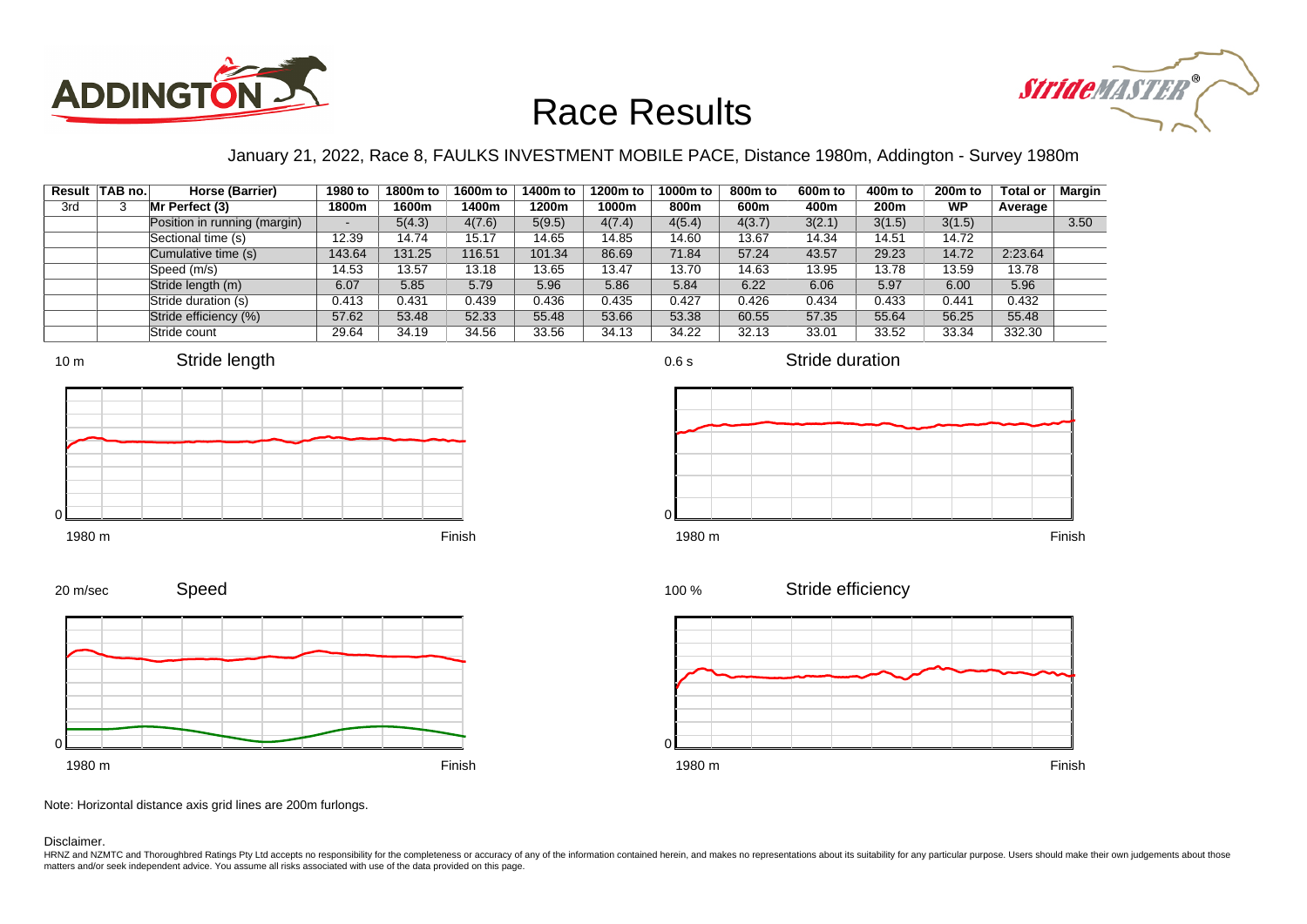



### January 21, 2022, Race 8, FAULKS INVESTMENT MOBILE PACE, Distance 1980m, Addington - Survey 1980m

0.6 s

|     | Result   TAB no. | Horse (Barrier)              | 1980 to                  | 1800m to | 1600m to | 1400m to | 1200m to | 1000m to | 800m to | 600 <sub>m</sub> to | 400m to          | 200 <sub>m</sub> to | <b>Total or</b> | Margin |
|-----|------------------|------------------------------|--------------------------|----------|----------|----------|----------|----------|---------|---------------------|------------------|---------------------|-----------------|--------|
| 4th |                  | Suntan (6)                   | 1800m                    | 1600m    | 1400m    | 1200m    | 1000m    | 800m     | 600m    | 400m                | 200 <sub>m</sub> | <b>WP</b>           | Average         |        |
|     |                  | Position in running (margin) | $\overline{\phantom{a}}$ | 2(1.5)   | 1(0.0)   | 1(0.0)   | 1(0.0)   | 1(0.0)   | 1(0.0)  | 1(0.0)              | 1(0.0)           | 1(0.0)              |                 | 3.90   |
|     |                  | Sectional time (s)           | 11.87                    | 13.94    | 14.85    | 14.99    | 15.18    | 14.89    | 13.94   | 14.45               | 14.51            | 15.07               |                 |        |
|     |                  | Cumulative time (s)          | 143.69                   | 131.82   | 117.88   | 103.03   | 88.04    | 72.86    | 57.97   | 44.03               | 29.58            | 15.07               | 2:23.69         |        |
|     |                  | Speed (m/s)                  | 15.16                    | 14.35    | 13.47    | 13.34    | 13.18    | 13.43    | 14.35   | 13.84               | 13.78            | 13.27               | 13.78           |        |
|     |                  | Stride length (m)            | 6.57                     | 6.44     | 6.34     | 6.32     | 6.34     | 6.18     | 6.47    | 6.28                | 6.25             | 6.00                | 6.31            |        |
|     |                  | Stride duration (s)          | 0.435                    | 0.449    | 0.471    | 0.474    | 0.481    | 0.460    | 0.451   | 0.454               | 0.453            | 0.452               | 0.458           |        |
|     |                  | Stride efficiency (%)        | 67.49                    | 64.77    | 62.80    | 62.46    | 62.78    | 59.67    | 65.45   | 61.65               | 61.00            | 56.25               | 62.28           |        |
|     |                  | Stride count                 | 27.39                    | 31.06    | 31.55    | 31.63    | 31.55    | 32.37    | 30.90   | 31.84               | 32.01            | 33.33               | 313.63          |        |







Stride duration



Stride efficiency 100 %



Speed 20 m/sec



Note: Horizontal distance axis grid lines are 200m furlongs.

Disclaimer.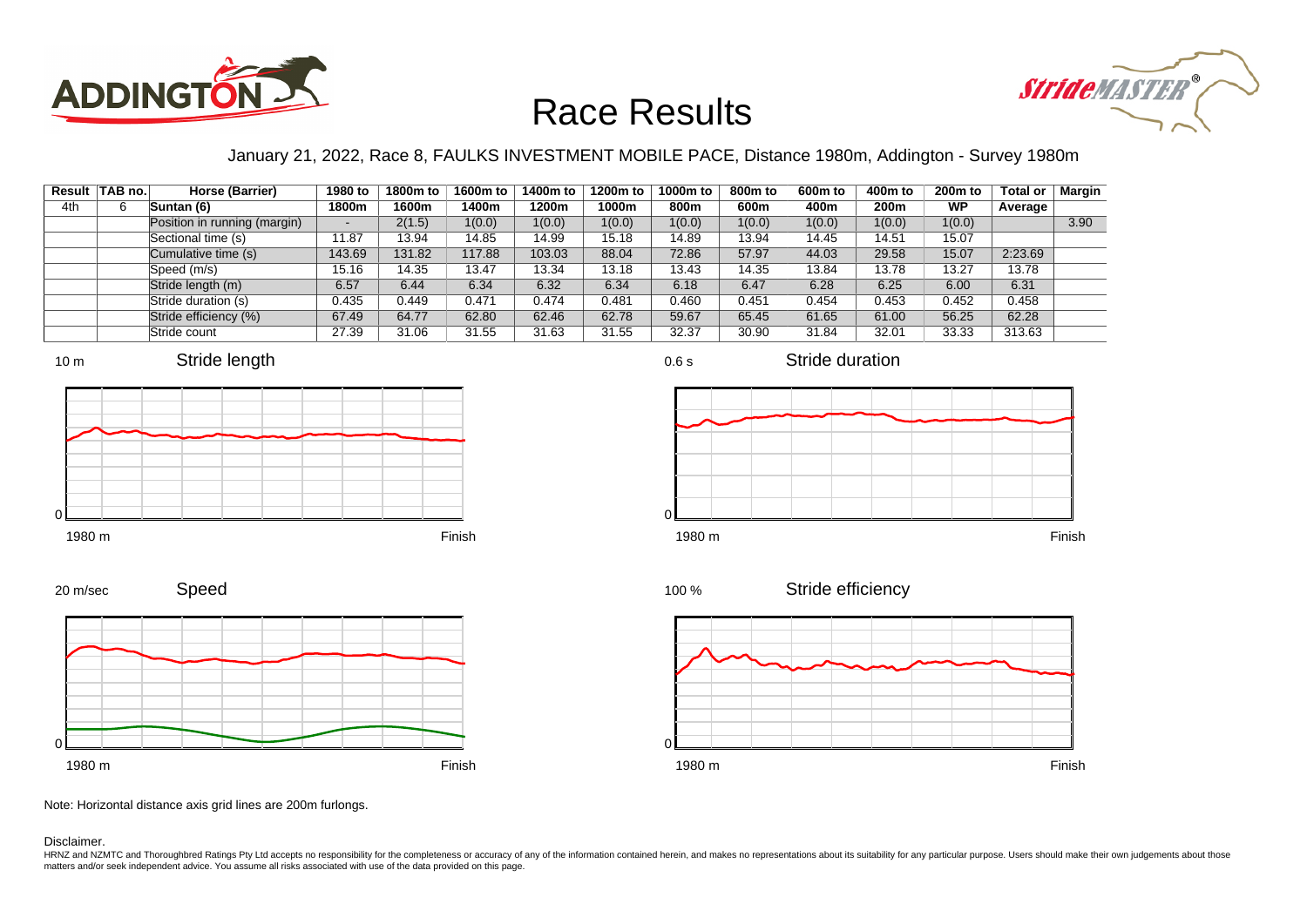



### January 21, 2022, Race 8, FAULKS INVESTMENT MOBILE PACE, Distance 1980m, Addington - Survey 1980m

|     | Result TAB no. | Horse (Barrier)              | 1980 to | 1800m to | 1600m to | 1400m to | 1200m to | 1000m to | 800m to | 600 <sub>m</sub> to | 400m to | 200 <sub>m</sub> to | <b>Total or</b> | Margin |
|-----|----------------|------------------------------|---------|----------|----------|----------|----------|----------|---------|---------------------|---------|---------------------|-----------------|--------|
| 5th | 10             | Maybe (10)                   | 1800m   | 1600m    | 1400m    | 1200m    | 1000m    | 800m     | 600m    | 400m                | 200m    | <b>WP</b>           | Average         |        |
|     |                | Position in running (margin) | $\sim$  | 7(7.2)   | 7(9.5)   | 7(11.4)  | 7(10.5)  | 7(9.3)   | 8(8.1)  | 8(7.9)              | 8(6.5)  | 7(6.2)              |                 | 7.20   |
|     |                | Sectional time (s)           | 12.78   | 14.56    | 15.18    | 14.84    | 14.97    | 14.69    | 13.90   | 14.23               | 14.46   | 14.68               |                 |        |
|     |                | Cumulative time (s)          | 144.29  | 131.51   | 116.95   | 101.77   | 86.93    | 71.96    | 57.27   | 43.37               | 29.14   | 14.68               | 2:24.29         |        |
|     |                | Speed (m/s)                  | 14.08   | 13.74    | 13.18    | 13.48    | 13.36    | 13.61    | 14.39   | 14.05               | 13.83   | 13.62               | 13.72           |        |
|     |                | Stride length (m)            | 6.49    | 6.28     | 6.16     | 6.27     | 6.23     | 6.24     | 6.50    | 6.38                | 6.28    | 6.22                | 6.30            |        |
|     |                | Stride duration (s)          | 0.444   | 0.457    | 0.468    | 0.465    | 0.466    | 0.458    | 0.452   | 0.454               | 0.454   | 0.457               | 0.459           |        |
|     |                | Stride efficiency (%)        | 65.80   | 61.59    | 59.39    | 61.48    | 60.61    | 60.77    | 66.11   | 63.57               | 61.64   | 60.54               | 62.06           |        |
|     |                | Stride count                 | 27.74   | 31.86    | 32.44    | 31.89    | 32.11    | 32.07    | 30.75   | 31.36               | 31.84   | 32.13               | 314.19          |        |







Stride duration





Stride efficiency



Speed 20 m/sec



Note: Horizontal distance axis grid lines are 200m furlongs.

#### Disclaimer.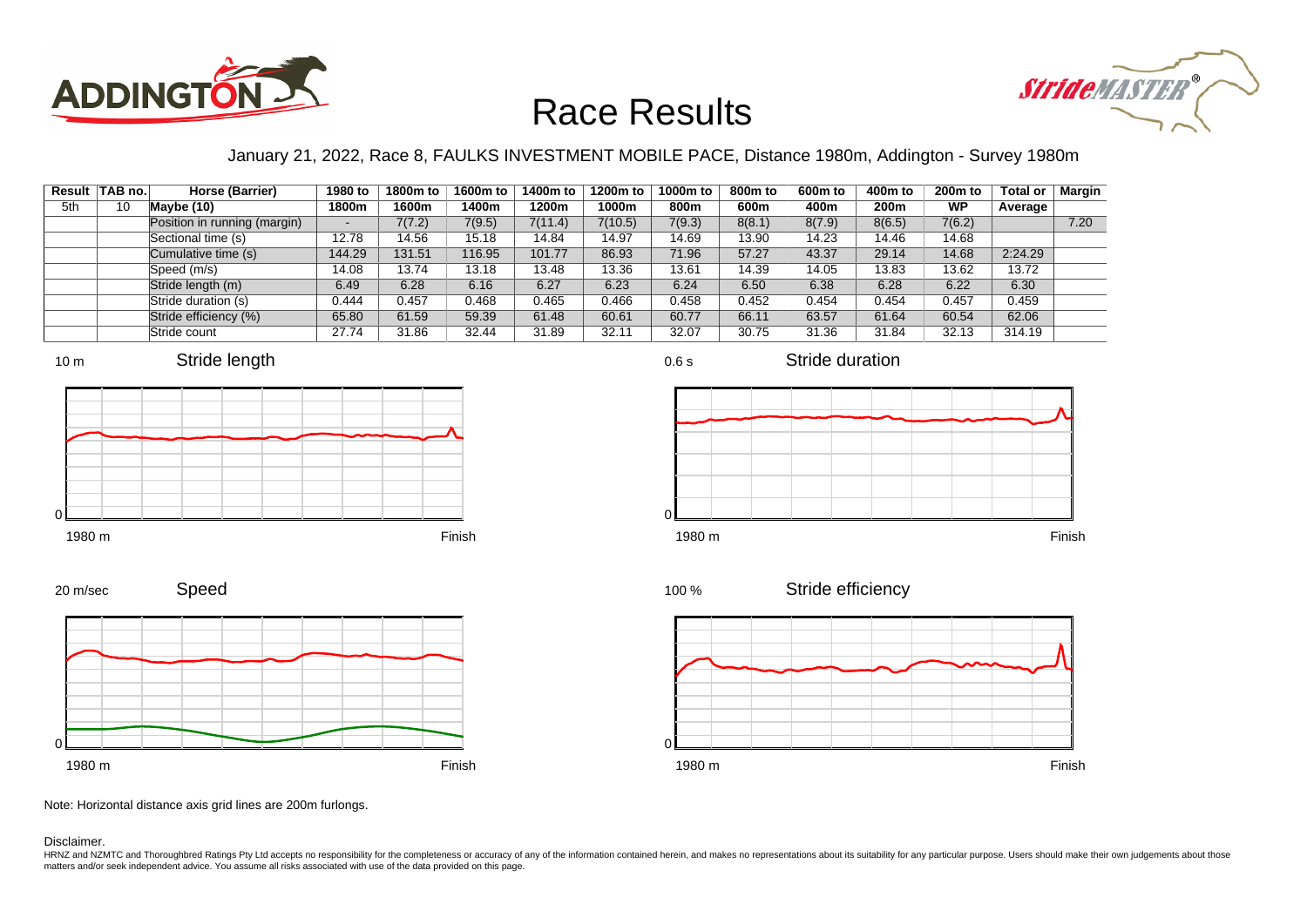



### January 21, 2022, Race 8, FAULKS INVESTMENT MOBILE PACE, Distance 1980m, Addington - Survey 1980m

0.6 s

|     | Result TAB no. | Horse (Barrier)              | 1980 to                  | 1800m to | 1600m to | 1400m to | 1200m to | 1000m to | 800m to | 600 <sub>m</sub> to | 400m to | 200 <sub>m</sub> to | <b>Total or</b> | Margin |
|-----|----------------|------------------------------|--------------------------|----------|----------|----------|----------|----------|---------|---------------------|---------|---------------------|-----------------|--------|
| 6th |                | Taxman (1)                   | 1800m                    | 1600m    | 1400m    | 1200m    | 1000m    | 800m     | 600m    | 400m                | 200m    | <b>WP</b>           | Average         |        |
|     |                | Position in running (margin) | $\overline{\phantom{0}}$ | 4(4.1)   | 5(7.8)   | 4(8.3)   | 5(7.5)   | 6(7.4)   | 6(6.0)  | 6(5.6)              | 5(4.8)  | 5(4.7)              |                 | 7.30   |
|     |                | Sectional time (s)           | 12.40                    | 14.80    | 14.94    | 14.86    | 15.16    | 14.65    | 13.87   | 14.32               | 14.50   | 14.81               |                 |        |
|     |                | Cumulative time (s)          | 144.31                   | 131.91   | 117.11   | 102.17   | 87.31    | 72.15    | 57.50   | 43.63               | 29.31   | 14.81               | 2:24.31         |        |
|     |                | Speed (m/s)                  | 14.51                    | 13.51    | 13.39    | 13.46    | 13.19    | 13.65    | 14.42   | 13.97               | 13.79   | 13.50               | 13.72           |        |
|     |                | Stride length (m)            | 6.55                     | 6.46     | 6.46     | 6.49     | 6.41     | 6.49     | 6.75    | 6.61                | 6.56    | 6.63                | 6.54            |        |
|     |                | Stride duration (s)          | 0.446                    | 0.478    | 0.482    | 0.482    | 0.486    | 0.476    | 0.468   | 0.474               | 0.476   | 0.491               | 0.477           |        |
|     |                | Stride efficiency (%)        | 67.02                    | 65.12    | 65.12    | 65.75    | 64.30    | 65.91    | 71.24   | 68.36               | 67.34   | 68.67               | 66.83           |        |
|     |                | Stride count                 | 27.49                    | 30.98    | 30.98    | 30.83    | 31.18    | 30.80    | 29.62   | 30.24               | 30.47   | 30.17               | 302.76          |        |







Stride duration













Note: Horizontal distance axis grid lines are 200m furlongs.

Disclaimer.

0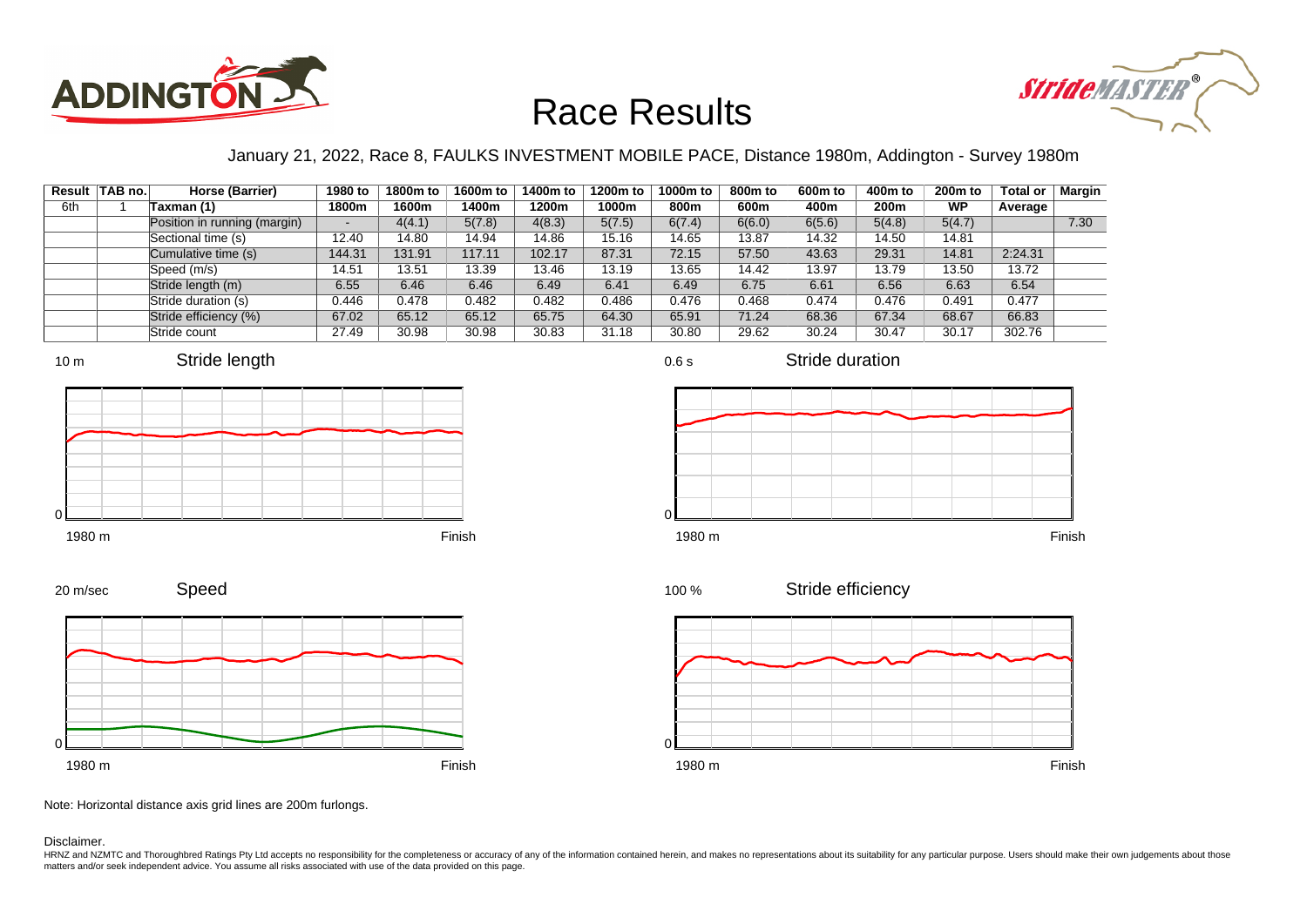



### January 21, 2022, Race 8, FAULKS INVESTMENT MOBILE PACE, Distance 1980m, Addington - Survey 1980m

|     | Result TAB no. | Horse (Barrier)              | 1980 to | 1800m to | 1600m to | 1400m to | 1200m to | 1000m to | 800m to | 600 <sub>m</sub> to | 400m to | 200 <sub>m</sub> to | <b>Total or</b> | Margin |
|-----|----------------|------------------------------|---------|----------|----------|----------|----------|----------|---------|---------------------|---------|---------------------|-----------------|--------|
| 7th |                | Lovalist (9)                 | 1800m   | 1600m    | 1400m    | 1200m    | 1000m    | 800m     | 600m    | 400m                | 200m    | <b>WP</b>           | Average         |        |
|     |                | Position in running (margin) | -       | 10(11.4) | 10(13.8) | 10(15.0) | 10(13.4) | 10(11.4) | 9(9.7)  | 9(8.8)              | 9(7.3)  | 9(6.4)              |                 | 8.00   |
|     |                | Sectional time (s)           | 13.69   | 14.60    | 15.06    | 14.71    | 14.85    | 14.61    | 13.79   | 14.19               | 14.36   | 14.59               |                 |        |
|     |                | Cumulative time (s)          | 144.45  | 130.76   | 116.16   | 101.10   | 86.39    | 71.54    | 56.93   | 43.14               | 28.95   | 14.59               | 2:24.45         |        |
|     |                | Speed (m/s)                  | 13.15   | 13.70    | 13.28    | 13.60    | 13.47    | 13.69    | 14.50   | 14.09               | 13.93   | 13.71               | 13.71           |        |
|     |                | Stride length (m)            | 5.83    | 5.79     | 5.92     | 6.07     | 5.97     | 5.86     | 6.13    | 5.78                | 5.90    | 5.95                | 5.92            |        |
|     |                | Stride duration (s)          | 0.437   | 0.423    | 0.446    | 0.447    | 0.443    | 0.428    | 0.422   | 0.410               | 0.424   | 0.434               | 0.432           |        |
|     |                | Stride efficiency (%)        | 53.12   | 52.43    | 54.84    | 57.64    | 55.64    | 53.68    | 58.64   | 52.22               | 54.43   | 55.35               | 54.76           |        |
|     |                | Stride count                 | 30.87   | 34.53    | 33.76    | 32.93    | 33.52    | 34.12    | 32.65   | 34.60               | 33.89   | 33.61               | 334.48          |        |







0.6 s



Stride duration







Stride efficiency 100 %



Note: Horizontal distance axis grid lines are 200m furlongs.

#### Disclaimer.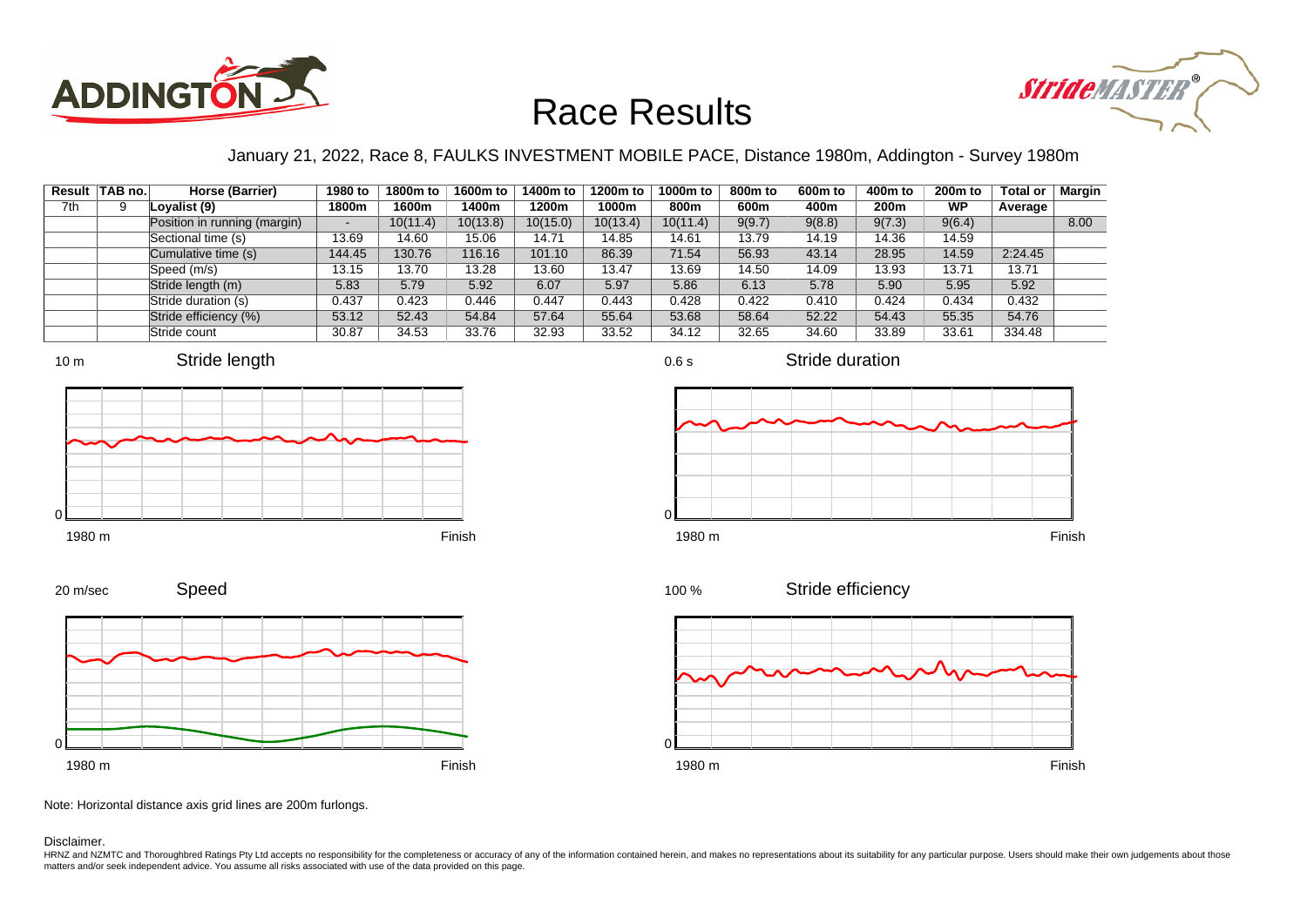



#### January 21, 2022, Race 8, FAULKS INVESTMENT MOBILE PACE, Distance 1980m, Addington - Survey 1980m

|     | Result TAB no. | Horse (Barrier)              | 1980 to                  | 1800m to | 1600m to | 1400m to | 1200m to | 1000m to | 800m to | 600m to | 400m to          | 200 <sub>m</sub> to | <b>Total or</b> | Margin |
|-----|----------------|------------------------------|--------------------------|----------|----------|----------|----------|----------|---------|---------|------------------|---------------------|-----------------|--------|
| 8th |                | My Ultimate Ch (7)           | 1800m                    | 1600m    | 1400m    | 1200m    | 1000m    | 800m     | 600m    | 400m    | 200 <sub>m</sub> | <b>WP</b>           | Average         |        |
|     |                | Position in running (margin) | $\overline{\phantom{0}}$ | 8(8.1)   | 8(11.2)  | 9(13.1)  | 8(11.1)  | 8(9.3)   | 7(7.6)  | 7(7.1)  | 7(5.9)           | 6(5.0)              |                 | 8.60   |
|     |                | Sectional time (s)           | 12.92                    | 14.71    | 15.18    | 14.65    | 14.88    | 14.60    | 13.86   | 14.25   | 14.36            | 15.13               |                 |        |
|     |                | Cumulative time (s)          | 144.54                   | 131.62   | 116.91   | 101.73   | 87.08    | 72.20    | 57.60   | 43.74   | 29.49            | 15.13               | 2:24.54         |        |
|     |                | Speed (m/s)                  | 13.93                    | 13.60    | 13.18    | 13.65    | 13.44    | 13.70    | 14.43   | 14.04   | 13.93            | 13.22               | 13.70           |        |
|     |                | Stride length (m)            | 6.03                     | 5.97     | 5.86     | 6.36     | 6.12     | 6.15     | 6.39    | 7.84    | 7.72             | 6.23                | 6.41            |        |
|     |                | Stride duration (s)          | 0.434                    | 0.439    | 0.445    | 0.466    | 0.455    | 0.449    | 0.443   | 0.559   | 0.554            | 0.471               | 0.468           |        |
|     |                | Stride efficiency (%)        | 56.88                    | 55.78    | 53.60    | 63.30    | 58.47    | 59.16    | 63.79   | 96.12   | 93.13            | 60.62               | 64.20           |        |
|     |                | Stride count                 | 29.84                    | 33.48    | 34.15    | 31.42    | 32.70    | 32.50    | 31.30   | 25.50   | 25.91            | 32.11               | 308.91          |        |







Speed 20 m/sec



Note: Horizontal distance axis grid lines are 200m furlongs.

Disclaimer.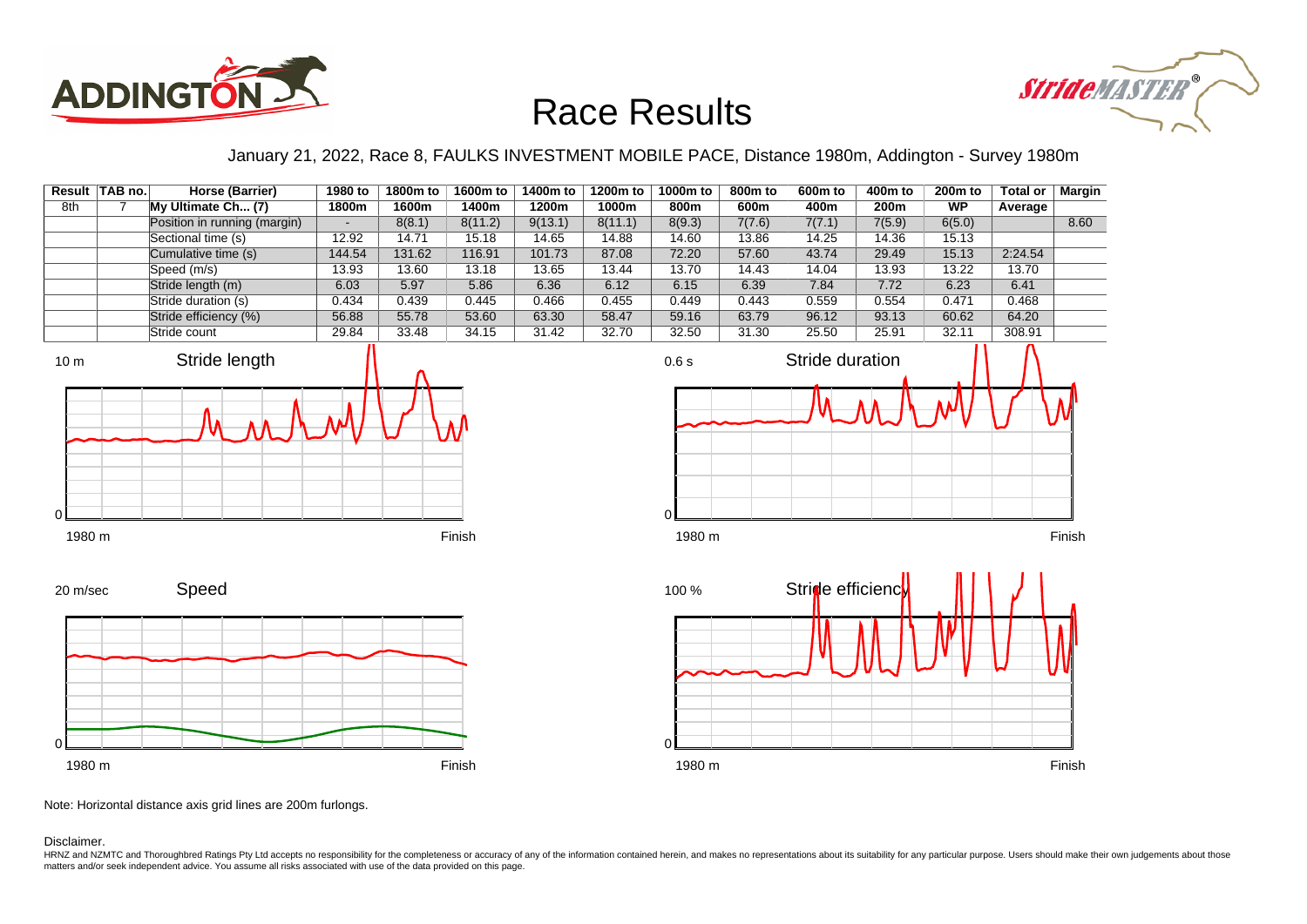



#### January 21, 2022, Race 8, FAULKS INVESTMENT MOBILE PACE, Distance 1980m, Addington - Survey 1980m



Note: Horizontal distance axis grid lines are 200m furlongs.

Disclaimer.